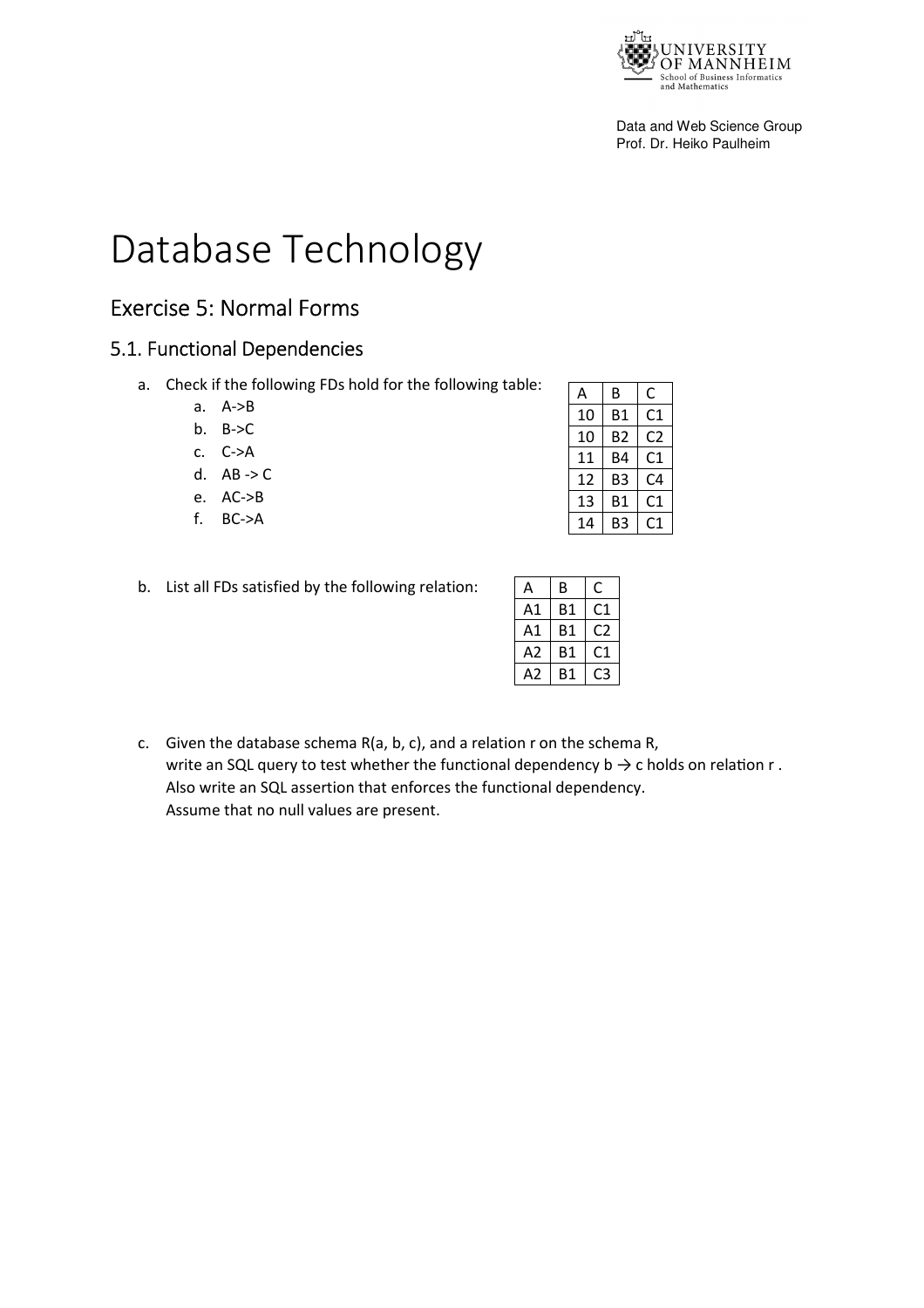

# 5.2. Multiple Choise

When is a relation in 1NF?

- o A relation is always in 1NF
- o A relation is in 1 NF if every attribute of the relation has atomic content
- o A relation is not always in 1NF

When is a relation in 2NF (assuming it is already in 1NF)?

- $\circ$  If the primary key of a relation consist of exactly one attribute and all other attributes depend on it
- o If all non-prime attributes depend fully on the primary key
- o If a relation has a composite key

When is a relation in 3NF (assuming it is already in 1NF)?

- o If a relation has only one non-prime attribute and it is fully dependend on the primary key
- o No non-prime attribute dependent on other non-prime attributes and it is in 2NF
- $\circ$  If the primary key of a relation consists of exactly one attribute and all other attributes depend on it

In which relations are the normalforms?

- o Is a relation in 3NF, it is also in 2NF
- o Is a relation in 2NF, it is also in 3NF
- o 2NF and 3NF do not depend on each other

Given the following schema with the corresponding dependencies, which normal form is violated?



Given the following schema with the corresponding dependencies, which normal form is violated?